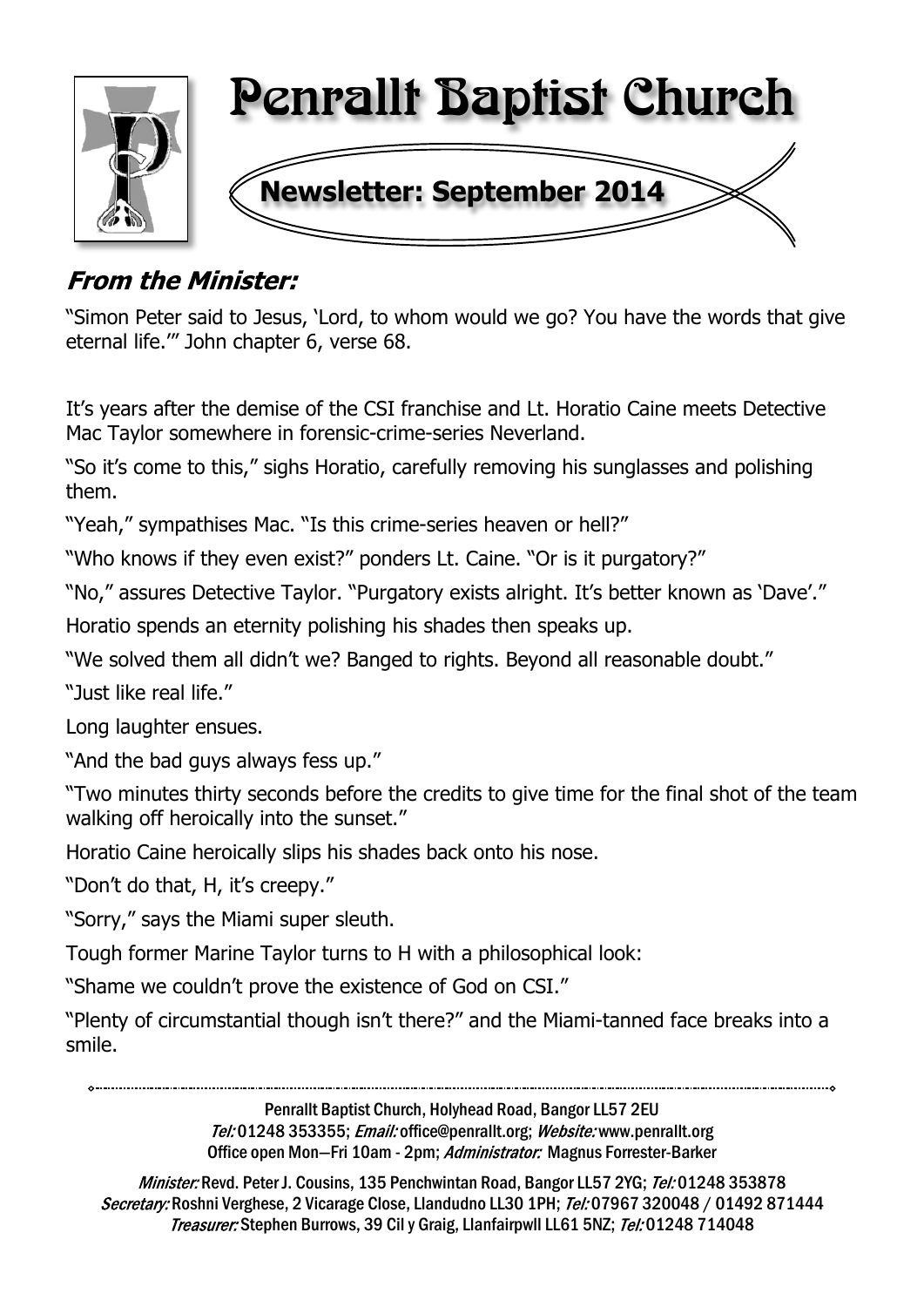"Such as?"

"The fact is there's something here. There shouldn't be anything should there? You can't deny existence."

"I agree. I can't see why there'd be any kind of existence if it weren't for God. It can't be a stroke of luck. "

"And our series were based on shared moral beliefs. Where do our moral standards come from?"

"Simplistic, but real enough."

"And the fact that we're asking these questions. Why would the universe ask these questions?"

"Indeed, and the more people deny the existence of God the more they seem obsessed with proving that what they don't believe in doesn't exist."

"And all those witness statements from people who've met him"

"Those too."

"Yeah, but suppose, just suppose" insists H, "that God wanted to speak to us?"

"He'd leave clues?"

"Now you're making the Almighty sound like a serial killer."

"Sorry, sorry. What's your solution?"

"He could send his son couldn't he?" and Horatio removes his shades again giving one of his enigmatic looks to camera. Except there's no camera.

"It would make for a great plot."

"You'd need to look at the evidence very carefully."

"And that, surely" says the New York detective "is the strength of CSI. Always persuade people to sift through the material. No jumping to quick conclusions. Ask good questions and see what the answers are."

"That's how you we'd look for God in Miami."

They walk off into the sunset. "Stop fiddling with those sunglasses." Says Mac.

If you're going to look for God, start looking in the right place. The Bible is an obvious starting point. But why not consider joining our Alpha Course too? It's a gentle stroll over a dozen weeks through the foundations of the Christian Faith with group discussion and room for doubts and questions. See details below.

God bless,

Poter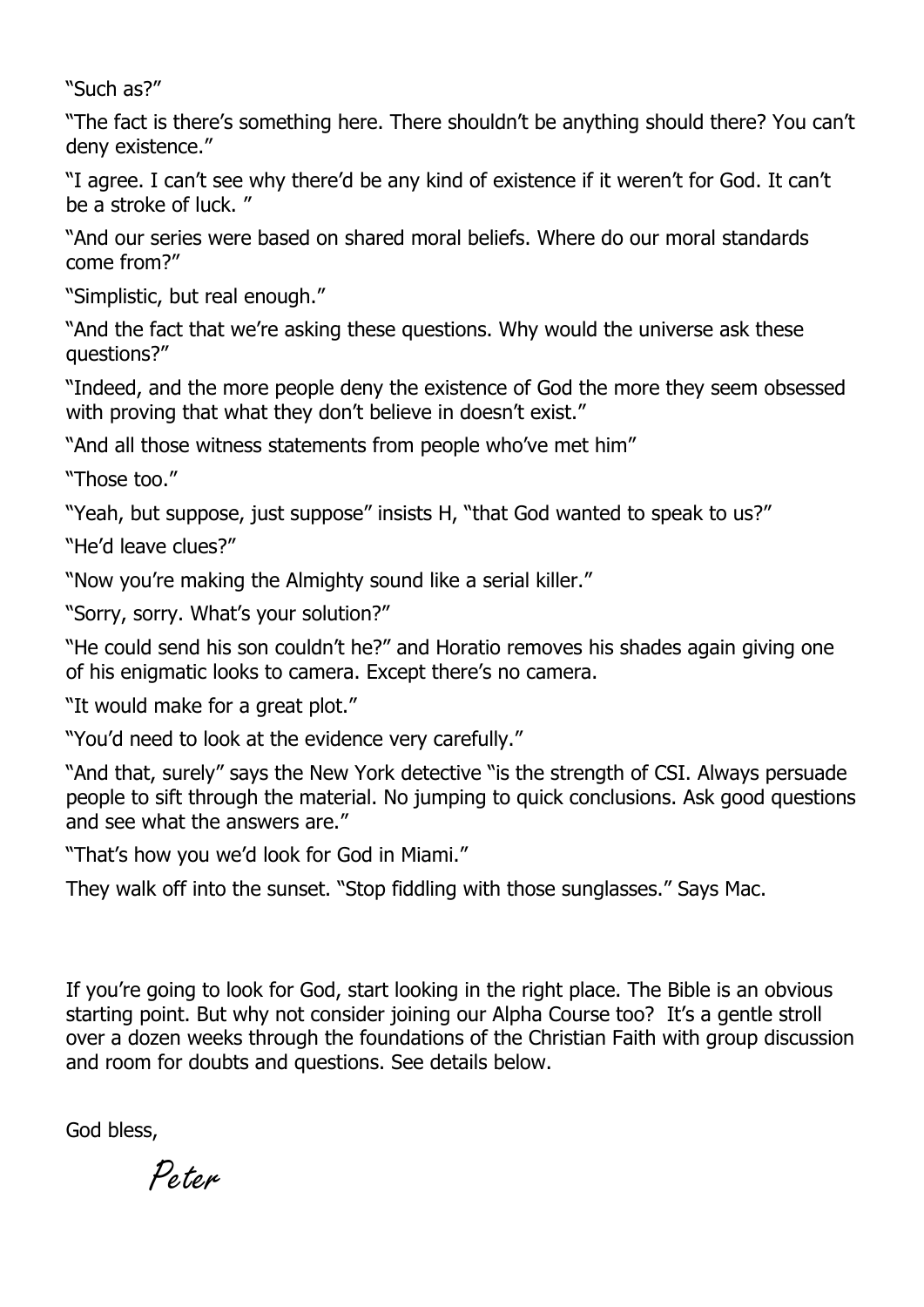### **Welcome to Students:**

If you're a student we welcome you to Penrallt. Please collect a student pack from the door, and join in our activities, especially Faith Café on Sunday nights from the 28th. Delvin Varghese is our Student Coordinator and he would be happy to tell you what's happening and to invite you to our student home group.

## **Services This Month:**

Please remember that our Sunday evening services revert to 6pm on September 7th.

#### **7 September**

| 10:30am            | Speaker: Deb Stammers.                                                     |                |  |  |
|--------------------|----------------------------------------------------------------------------|----------------|--|--|
|                    | David and Goliath: Size Isn't Everything                                   | 1 Samuel 17    |  |  |
| 6:00 <sub>pm</sub> | Communion Service. Speaker: Bob Woods.                                     |                |  |  |
|                    | <b>What lies beneath? Can hope survive?</b>                                | Isaiah 40:6-31 |  |  |
| 14 September       |                                                                            |                |  |  |
| $10:30$ am         | "Tell me what you know": Ministering in Chaos                              | Acts 22-25     |  |  |
| 2:15 <sub>pm</sub> | Service at Bontnewydd (see Noticeboard, below).                            |                |  |  |
| 6:00 <sub>pm</sub> | <b>People made for praise in a city made for praise.</b> Nehemiah 12:27-47 |                |  |  |
| 21 September       |                                                                            |                |  |  |
| 10:30am            | Speaker: Phil Jump.                                                        |                |  |  |
| 6:00 <sub>pm</sub> | Speaker: Geoff Birch.                                                      |                |  |  |

#### **28 September**

|                    | 10:30am Communion Service. Reasons to Believe. | Acts 26          |
|--------------------|------------------------------------------------|------------------|
| 6:00 <sub>pm</sub> | Where's God's Love in a Graceless Society?     | Nehemiah 13:1-30 |

#### **Our Speakers in September**

**Peter Cousins** is the minister of Penrallt and is our speaker except when otherwise noted. **Deb Stammers** is a social worker and one of Penrallt's deacons. **Bob Woods** is Professor of Gerontology at Bangor University, a prolific author and a Penrallt church member. **Phil Jump** is Regional Minister of the North Western Baptist Association and a longstanding friend of Penrallt. **Geoff Birch** is a retired minister and a member of Penrallt.

## **Serving the people of God elsewhere:**

The following members of Penrallt will be preaching or leading services at other churches this month. Please remember them in your prayers.

- Sunday 21 Elaine Green preaching at Holyhead English Presbyterian.
- Sunday 28 Deb Stammers preaching at Castle Square, Caernarfon; Elaine Green preaching at Holyhead English Baptist.

If you will be ministering to other congregations and would like to be included in this list (and our weekly email prayer diary) in future months, please send details to Magnus in the church office.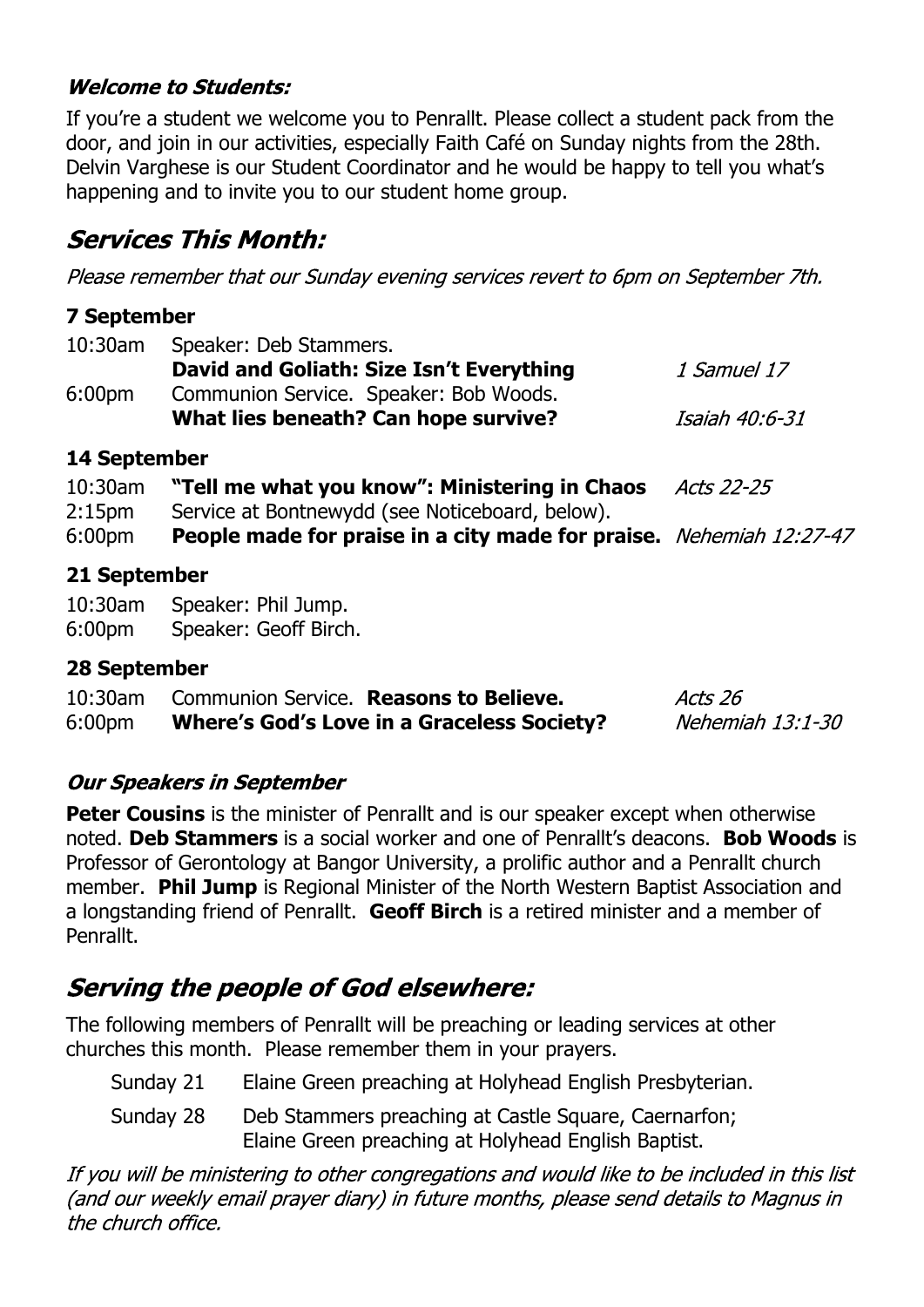## **Dates For Your Diary:**

| Monday 1           | 7:30 <sub>pm</sub> | Deacons' Meeting.                                       |  |
|--------------------|--------------------|---------------------------------------------------------|--|
| <b>Tuesday 2</b>   | 7:30 <sub>pm</sub> | Induction of Chrissie Howe as the new minister of St.   |  |
|                    |                    | John's Methodist Church.                                |  |
| <b>Wednesday 3</b> | $10:30$ am         | Men's Prayer Meeting followed by coffee in Options.     |  |
| <b>Saturday 13</b> | $9:30$ am          | Bible Unzipped.                                         |  |
| <b>Tuesday 16</b>  | 10:30am            | Church walk in Amlwch.                                  |  |
| <b>Saturday 20</b> | 7pm                | Official launch of the Gobaith Môn Project in Llangefni |  |
|                    |                    | Town Hall (see this month's Focus).                     |  |

Further details of most of these events can be found in the Noticeboard section later in this newsletter.

## **News of People:**

We are very sad to note the death of **Nancy Jones** at the beginning of last month in Bryn Llifon Nursing Home, Bangor. She loved Penrallt very much and it was our privilege to host the funeral service.

**Barbara Thomas**' postponed treatment will begin this month. **Phil McKenna** continues in treatment and therapy after his stroke. **Ronnie Winter** is coming to the end of his chemotherapy and will be starting radiotherapy soon.

Congratulations to **Kimberley Jones** and **Tom Davies** on their engagement.

#### **Children's Birthdays in September:**

| 5th: Rebecca Owen     | 16th: Jacob Alexandroy | 17th: Amy Harmens |
|-----------------------|------------------------|-------------------|
| 18th: Catrin Donnelly | 24th: Elin Gwilliam    | 25th: Siân Thomas |

## **Weekday Events:**

Please check with the contact people when there are meetings this month. HG = Home Group

| <b>Day</b> | <b>Time</b>        | <b>Details</b>                                    | <b>Contacts</b>                     |
|------------|--------------------|---------------------------------------------------|-------------------------------------|
| <b>Tue</b> | 8:00 <sub>pm</sub> | HG, Nilgiri                                       | Joan Beer (353874)                  |
| <b>Tue</b> | 7:30pm             | HG Tyddyn Isaf<br>(Menai Bridge)                  | Magnus Forrester-Barker<br>(717570) |
| <b>Wed</b> | 2:00 <sub>pm</sub> | HG, Carers                                        | Carol Morris (208407)               |
| <b>Wed</b> | 7:30pm             | HG, Bethesda                                      | Jon & Deb Stammers (602868)         |
| <b>Wed</b> | 7:30pm             | HG, Cymraeg                                       | Owen & Nia Evans (352634)           |
| <b>Wed</b> | 7:30 <sub>pm</sub> | HG, Maes y Dref (pm)                              | Anne Collis (353173)                |
| <b>Wed</b> | 7:30pm             | HG, Nomads                                        | Susan Cousins (353878)              |
| <b>Thu</b> | 10:30am            | HG, Llanfairpwll (am)                             | Sue & Lawrence Moss (713793)        |
| <b>Thu</b> | 7:30 <sub>pm</sub> | HG, Llanfairpwll (pm)                             | Sue & Lawrence Moss (713793)        |
| <b>Fri</b> | 10:30am-12pm       | <b>Cheeky Monkeys</b><br>(parent & toddler group) | Joan Rymer (713003)                 |
| Fri        |                    | 10:30am-12:30pm   HG, Maes y Dref (am)            | Anne Collis (353173)                |
| <b>Sat</b> | 8:30am             | <b>Prayer Meeting</b>                             |                                     |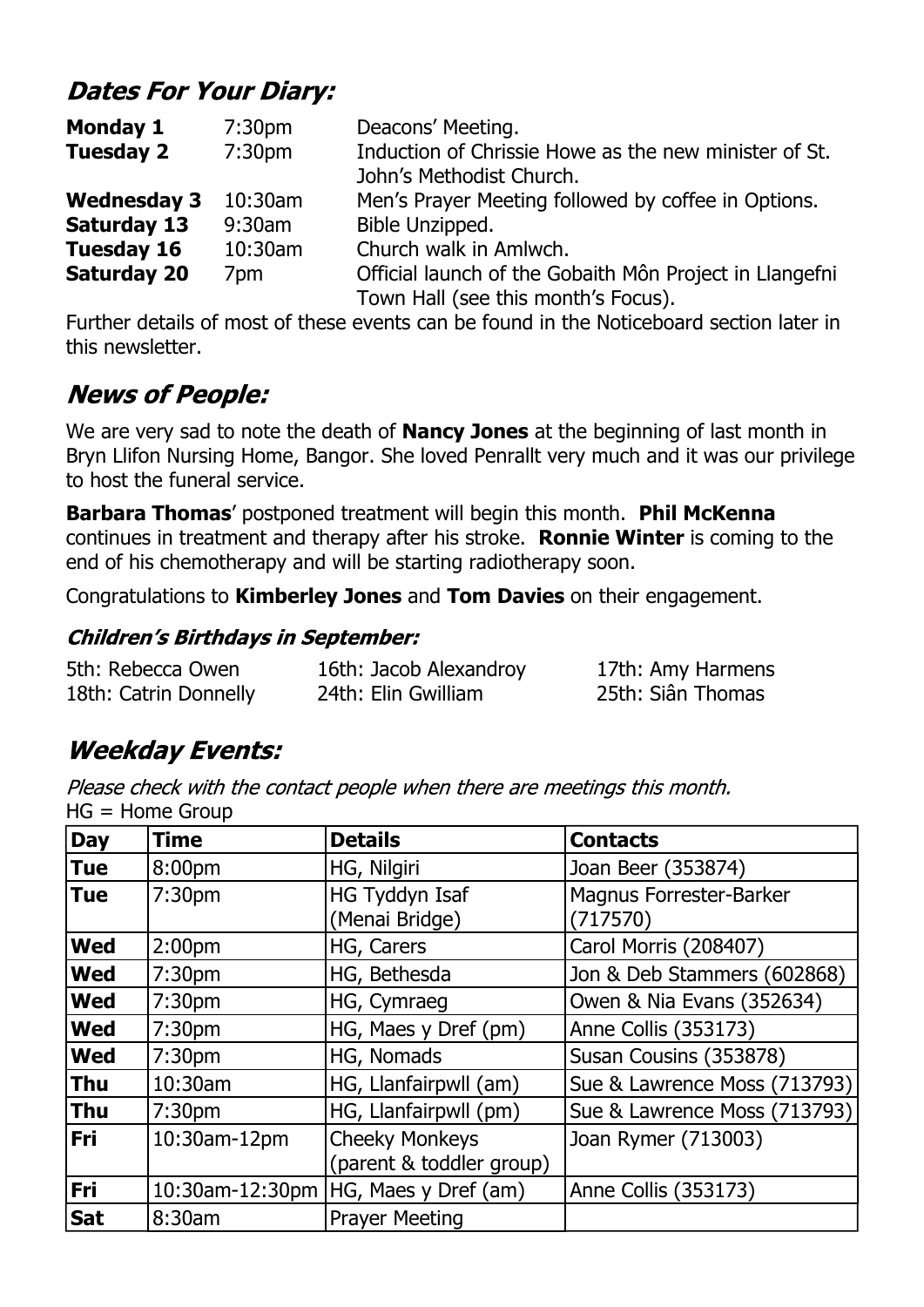## Noticeboard:

## **Autumn Alpha Course**

An Alpha Course is planned for this Autumn at Penrallt, starting on Tuesday 30th September and running through to 9th December. Publicity material such as posters, invitations and small handouts will be available in September. However, a really good way to advertise the course is to talk about it with your family, friends, neighbours, work colleagues and anyone else not listed! **Pray for opportunities** to do just that and you'll be surprised at how God answers your prayers. **NOW** is a brilliant time to start getting alongside people and introduce them to the idea of Alpha. If you would like to chat about this, please see either Lawrence or Roshni.

If you feel that you would like to be involved in this year's course, either as a helper, or as a guest on the course, please contact either Lawrence Moss on 01248 713793 (or email lemoss@btinternet.com) or Roshni Verghese on 01492 871444 (or email vergheseroshni@hotmail.com).

#### **◊ Bible Unzipped**

#### Saturday 13 September  $9:30$ am

Bible Unzipped aims to unpack Scripture with those interested in learning more than can be offered in a Sunday sermon. It also equips those leading in the church with some tools for studying and teaching from the Bible. It meets monthly on a Saturday morning at Rhos-on-Sea URC from 9:30am to 1pm, usually on the second Saturday. Each morning includes three sessions which, this month, are: *The Book of Jonah* (by Peter), Questions Christians Ask: What happens to me when I die? (by Rob) and Struggling with Difficult Bible Passages: 2 Kings  $2:23-25$  (by Peter). The course is free and we may be able to offer you a lift. Talk to Peter if you are interested. About 9 members of Penrallt attend.

#### *◊* **Bontnewydd**

#### Sunday 14 September (TBC)  $2:15$ pm

Every month a team from Penrallt goes to lead a short service at the nursing home in Bontnewydd, near Caernarfon. Usually they go on the first Sunday afternoon of the month but this time they are expecting to go on the second Sunday, 14th September. New members are always welcome to join the team and there is a particular need for musicians and Welsh-speakers. If you would like to join, or to find out more, please speak to Joan Beer, Susan Cousins or Magnus.

### **◊ Church Lunch**

We will host a church lunch after the morning service on **Sunday September 7th**. Please bring enough buffet style 'finger food' for yourselves and one or two others.

### *◊* **Church Walk**

Tuesday 16 September 10:30am

This month's walk will be led by Roger and Eve Malone. Start from the car park on Quay Street in Amlwch at 10:30am. Approximately 5 miles, going up to Parys Mountain. Bring a packed lunch. Car sharing advisable where possible, due to limited car park spaces. You are advised to wear boots and long trousers.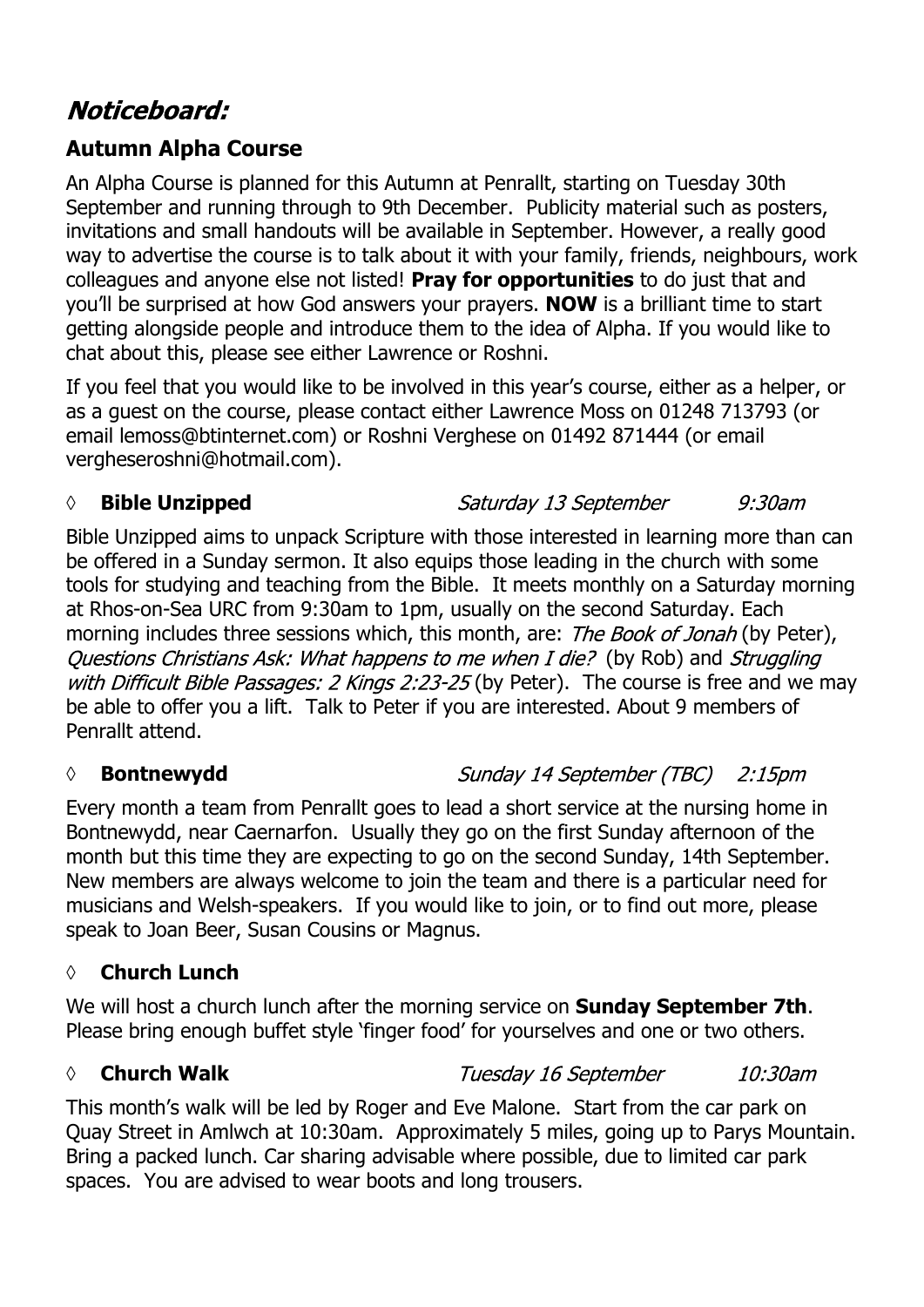#### *◊* **Drummers and Guitarists** Sunday 14 September

Deb writes: "Thanks to those who spoke to me about getting involved with the worship bands on drums or guitar. There is still time if anyone else would like to consider joining us. We will be having a short, informal 'try-out' session after the morning service on Sunday 14th September for anyone who is interested."

#### **◊ Getting your prayer life into gear**

We believe in prayer and encourage people to pray. You can send prayer request to our electronic diary via office@penrallt.org (there are also prayer cards in the church porch that you can fill in). Better still, you can receive the prayer diary straight to your inbox every Monday by emailing the office now and requesting to be put on the list. And for more immediate sharing and response in prayer why not search on Facebook for Penrallt Praver Point and send a request to join our page dedicated to prayer.

#### **◊ Homeless in Bangor**

Please do not give money directly to the homeless in Upper Bangor. We have found in the past that it has encouraged aggressive begging on the church premises by people who have a history of violence. You will find brown envelopes in the porch to put your gift in. This will buy meal vouchers which are distributed to the homeless by the Cathedral.

#### *◊* **Men's Prayer Meeting**

Wednesday 3 September  $10:30$ am

Time spent in prayer will be followed by coffee in Options. All men are welcome.

#### **◊ Morrisons Car Park**

Morrisons car park only allows you to park for two hours so please use the School of Nursing car park if you want to avoid an £85 fine on Sunday mornings. However, the manager has rung to say that if you would like to do your shopping after the morning service, you can leave your car there provided you present yourself to the information desk just inside the door and ask them to put your registration number into their computer. You can then do your shopping even if you arrived before 10:30am for the morning service.

### **◊ Pastoral Help**

If you have pastoral concerns please contact Peter or else one of the other members of the Pastoral Care team:

Pat Borlace 713146 Adrienne Ferrada Geoff Moore 410582 Dave O'Brien 671848 Judy Stammers 364394 Helen Thomas 600174

Please note that Peter and Susan Cousins will be away on holiday from 4th to 11th of this month.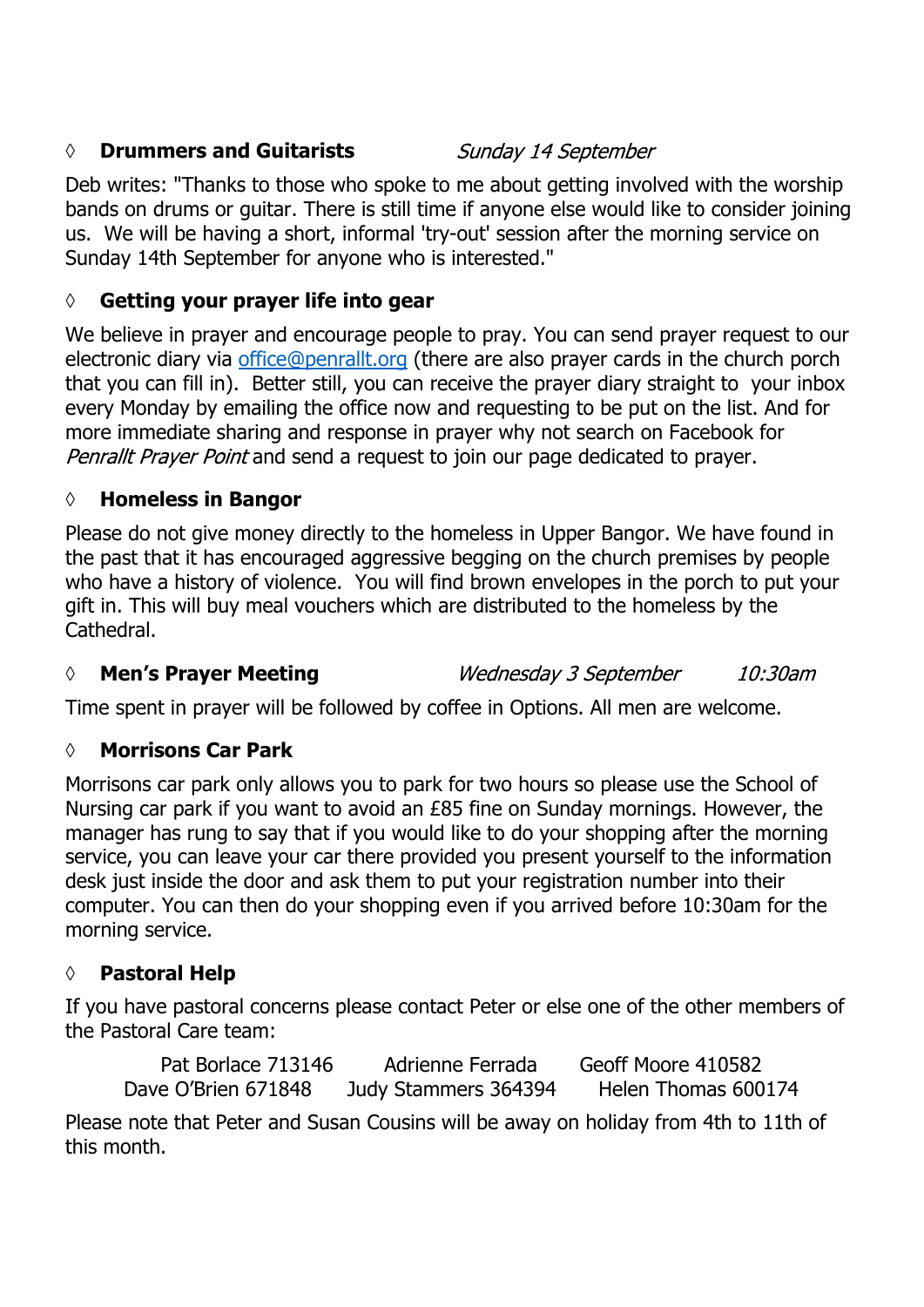#### **◊ The Prayer Room…**

…is open before and after the service for quiet prayer. Penrallt is a place of prayer, so make use of this sacred space.

#### **◊ Room to rent**

A room is available to rent in a cosy bungalow in Menai Bridge, with one friendly cotenant. Please speak to Magnus (01248 717570; drmefb@gmail.com) if you are interested.

#### **◊ Website**

The Penrallt website, www.penrallt.org, has recently undergone a facelift (largely with a view to making it work better on mobile devices but also check out the new *sermon* series page). Magnus would welcome constructive feedback, as well as pictures both of services and events at Penrallt and of local scenery - either have a chat with him in person or drop him an email to office@penrallt.org

**Deadline for next month's newsletter:** Sunday 21 September. Please send information to Magnus (office@penrallt.org; 01248 353355)

*Focus on…*



# **Gobaith Môn**

Gobaith Môn is an exciting new Christian youth initiative on Anglesey! Gobaith Môn aims to bring together Christians from all denominations to bring hope to the youth of the Island by encouraging and developing youth work in schools, churches and communities. We aim to value each young person, be inclusive in community and encourage the local church.

Joe Moreno who is originally from Texas, USA has come to Anglesey together with his wife Jules and three kids Ethan, Jade and Evelyn. Joe and Jules previously worked with Youth With A Mission in Perth, Australia where Joe pioneered a youth work that focused on Western Australia in secondary schools. Though the vision of Gobaith Môn is to work in all schools on the island the initial focus will be in secondary schools on Anglesey. Joe will begin working with Ysgol Syr Thomas Jones in Amlwch where he has been welcomed in by the school to teach Religious Education (RE) and Personal Social Education (PSE) classes (years 7 - 11). Joe, being a keen American footballer, will also be teaching American football in Syr Thomas Jones and David Hughes partnering with the Anglesey Sport Development team.